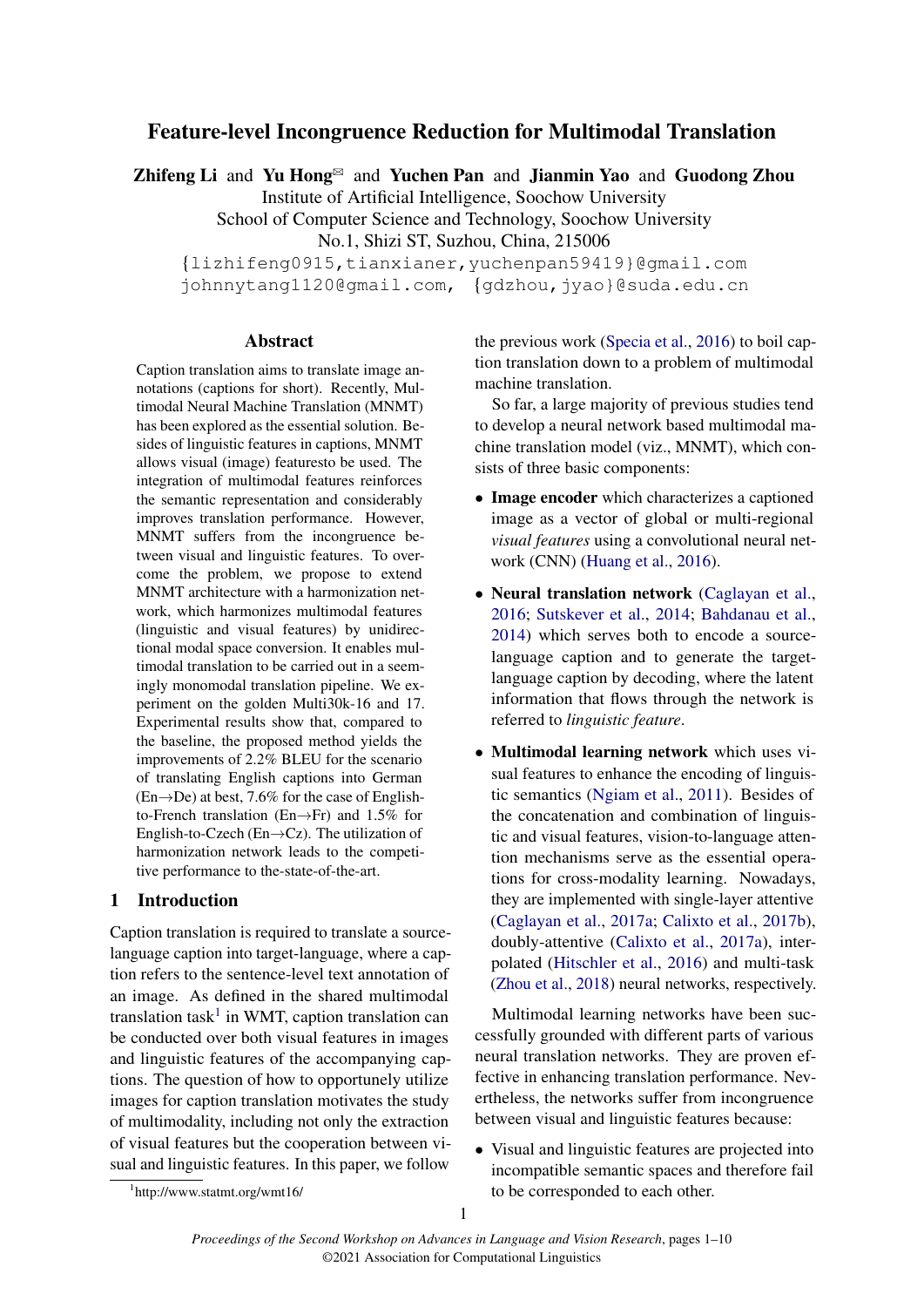

Figure 1: An example in which image captioning contributes to the reduction of incongruence.

• Linguistic features are sequence-dependent. This is attributable to pragmatics, syntax or even rhetoric. On the contrary, visual features are sequence-independent but position-sensitive. This is attributable to spatial relationships of visual elements. Thus, a limited number of visual features can be directly used to improve the understanding of linguistic features and translation.

Considering the Figure 1("*Counterfeit*" means Image Captioning output), the visual features enable a image processing model to recognize "*two horses*" as well as their position relative to a "*sleigh*". However, such features are obscure for a translation model and useful for translating a verb, such as "*pulling*" in the caption. In this case, incongruence of heterogeneous features results from the unawareness of the correspondence between spatial relationship ("*running horses*" ahead of "*sleigh*") and linguistic semantics ("*pulling*").

To ease the incongruence, we propose to equip the current MNMT with a harmonization network, in which visual features are not directly introduced into the encoding of linguistic semantics. Instead, they are transformed into linguistic features before absorbed into semantic representations. In other words, we tend to make a detour during the cross-modality understanding, so as to bypass the modality barrier (Figure 2). In our experiments, we employ a captioning model to conduct harmonization. The hidden states it produced for decoding caption words are intercepted and involved into the representation learning process of MNMT.

The rest of the paper is organized as follows: Section 2 presents the motivation and methodolog-



Figure 2: Bypassing modality barrier by captioning.

ical framework. Section 3 gives the NMT model we use. In Section 4, we introduce the captioning model that is trainable for cross-modality feature space transformation. Section 5 presents the captioning based harmonization networks as well as the resultant MNMT models. We discuss test results in Section 6 and overview the related work in Section 7. We conclude the paper in section 8.

## 2 Fundamentals and Methodological Framework

We utilize Anderson et al  $(2018)$ 's image captioning (CAP for short) to guide the cross-modality feature transformation, converting visual features into linguistic. CAP is one of the generation models which are specially trained to generate language conditioned on visual features of images. Ideally, during training, it learns to perceive the correspondence between visual and linguistic features, such as that between the spatial relationship of "*running dogs ahead of a sled*" in Figure 1 and the meaning of the verb "*pulling*". This allows CAP to produce appropriate linguistic features during testing in terms of similar visual features, such as that in the case of predicting the verb "*pulling*" for the scenario of "*running horses ahead of a sleigh*".

Methodologically speaking, we adopt the linguistic features produced by the encoder of CAP instead of the captions generated by the decoder of CAP. On the basis, we integrate both the linguistic features of the original source-language caption and those produced by CAP into Calixto et al [\(2017b\)](#page-8-4)'s attention-based cross-modality learning model (see Figure 3). Experimenal results show that the learning model substantially improves Bahdanau et al [\(2014\)](#page-8-2)'s encoder-decoder NMT system.

# 3 Preliminary 1: Attentive Encoder-Decoder NMT (Baseline)

We take Bahdanau et al. [\(2014\)](#page-8-2)'s attentive encoderdecoder NMT as the baseline. It is constructed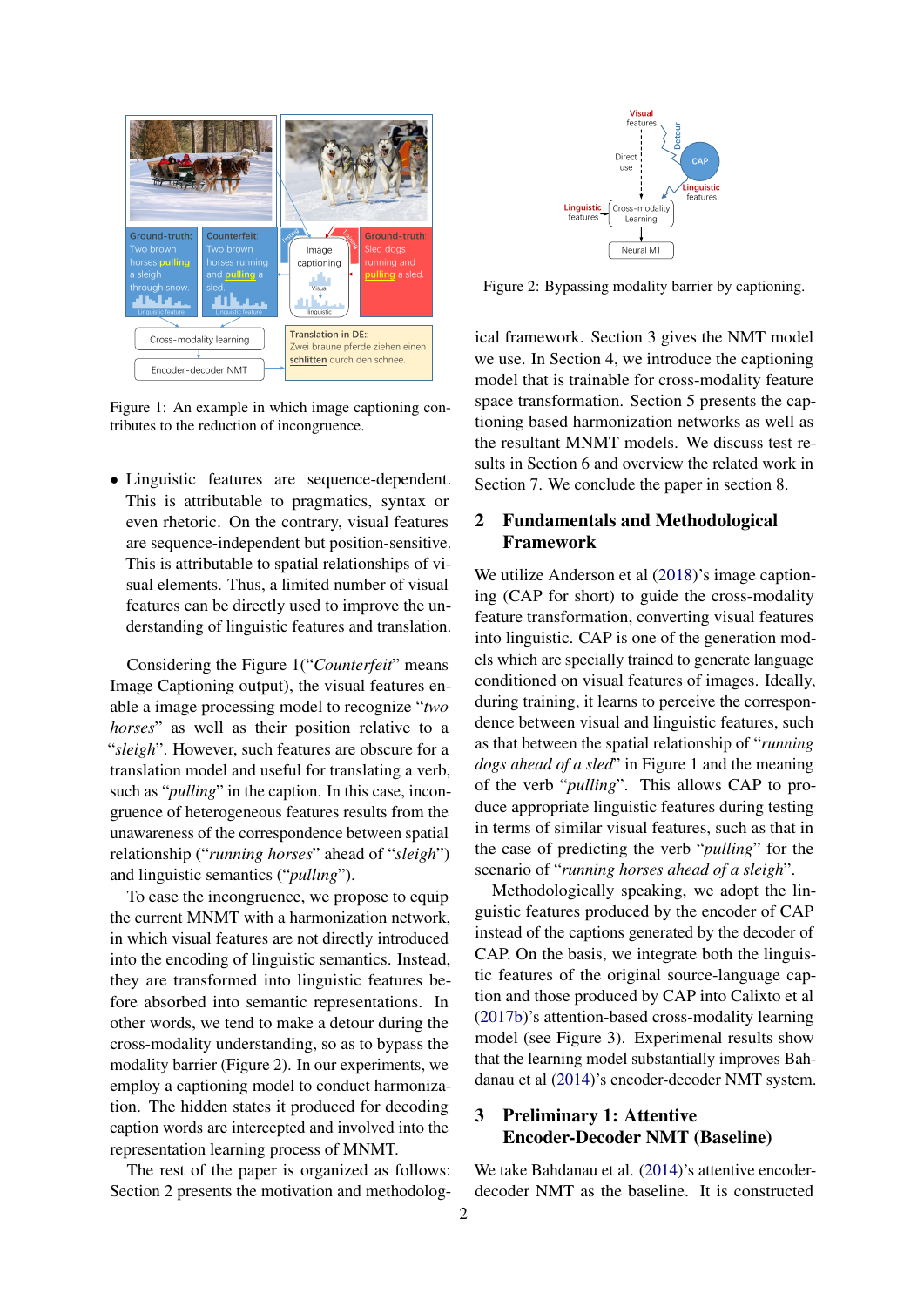

Figure 3: The overall architecture of MNMT.

with a BiGRU encoder and a Conditional GRU (CGRU) decoder [\(Firat and Cho,](#page-8-8) [2016;](#page-8-8) [Caglayan](#page-8-3) [et al.,](#page-8-3) [2017a\)](#page-8-3). Attention mechanism is used between BiGRU and CGRU. The diagram at the right side of Figure 3 shows the baseline framework.

For a source-language caption, we represent it with a sequence of randomly-initialized [\(Kalch](#page-8-9)[brenner and Blunsom,](#page-8-9) [2013\)](#page-8-9) word embeddings  $X=(x_1, ..., x_N)$ , where each  $x_t$  is uniformly specified as a k-dimensional word embedding. Conditioned on the embeddings, Chung et al [\(2014\)](#page-8-10)'s BiGRU is used to compute the bidirectional hidden states  $S = (s_1, ..., s_N)$ , where each  $s_t$  is obtained by combining the  $t$ -th hidden state of forward GRU and that of backward GRU:  $s_t=[\overline{GRU}^e]$ GRU and that of backward GRU:  $s_t = [GRU^e(x_t),\overline{GRU}^e(x_t)]$ . Padding (Libovick) and Helcl, [2018\)](#page-9-4) and dynamic stabilization [\(Ba et al.,](#page-8-11) [2016\)](#page-8-11) are used.

Firat and Cho [\(2016\)](#page-8-8)'s CGRU is utilized for decoding, which comprises two forward GRU units, i.e.,  $\overline{GRU}^{d1}$  and  $\overline{GRU}^{d2}$  respectively.  $\overline{GRU}^{d1}$ plays the role of producing the inattentive decoder hidden states  $H^{d1} = (h_1^{d1}, ..., h_M^{d1})$ , where each  $h_t^{d_1}$  is computed based on the output state  $h_{t-1}^{d_1}$  and prediction  $y_{t-1}$  at the previous time step:  $h_t^{d1} = \overrightarrow{GRU}^{d1}(h_{t-1}^{d1}, y_{t-1})$  (Note: the prediction  $y_t$ ) denotes the k-dimensional embedding of the predicted word at the  $t$ -th decoding step). By contrast,  $\frac{d\vec{c}}{GRU}^{d2}$  serves to produce the attentive decoder hidden states  $H^{d2} = (h_1^{d2}, ..., h_M^{d2})$ , where each  $h_t^{d2}$ is computed conditioned on the previous attentive state  $h_{t-1}^{d2}$ , the current inattentive state  $h_t^{d1}$ , as well as the current attention-aware context  $c_t$ :

 $h_t^{d2} = \overrightarrow{GRU}^{d2} (h_{t-1}^{d2}, h_t^{d1} \oplus c_t)$ . The context  $c_t$  is obtained by the attention mechanism over the global encoder hidden states S:  $c_t = \alpha_t S$ , where  $\alpha_t$  denotes the attention weight at the  $t$ -th time step. Eventually, the prediction of each target-language word is carried out as follows (where,  $W_h$ ,  $W_c$ ,  $W_y$ ,  $b_o$  and  $b_y$  are trainable parameters):

$$
\mathcal{D}_t(y_{t-1}, h_t^{d2}, c_t) \sim \begin{cases} o_t = \tanh(y_{t-1} + \mathbf{W}_h h_t^{d2} + \mathbf{W}_c c_t + b_o) \\ \mathbf{W}_c c_t + b_o) \\ P(y_t | o_t) = \text{softmax}(\mathbf{W}_y^\top o_t \\ + b_y) \end{cases}
$$
(1)

# 4 Preliminary 2: Image-dependent Linguistic Feature Acquisition by CAP

For an image, captioning models serve to generate a sequence of natural language (caption) that describes the image. Such kind of models are capable of transforming visual features into linguistic features by encoder-decoder networks. We utilize [Anderson et al.](#page-8-7) [\(2018\)](#page-8-7)'s CAP to obtain the transformed linguistic features.

### 4.1 CNN based Image Encoder

What we feed into CAP is a full-size image which needs to be convolutionally encoded beforehand. He et al [\(He et al.,](#page-8-12) [2016a\)](#page-8-12)'s CNNs (known as ResNet) with deep residual learning mechanism [\(He et al.,](#page-8-13) [2016b\)](#page-8-13) is capable of encoding images. In our experiments, we employ the recent version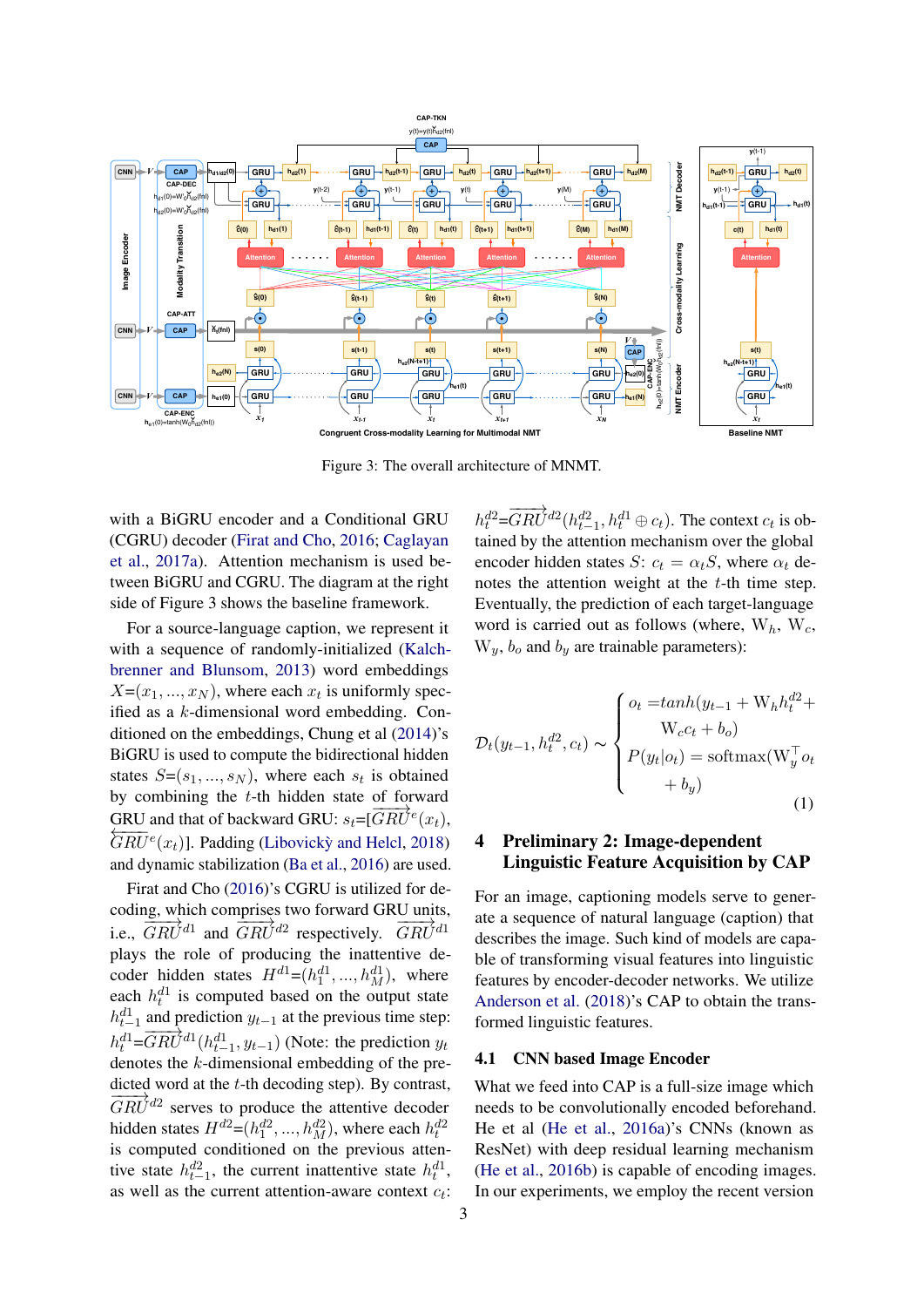of ResNet, i.e., ResNet-101 , which is constructed with 101 convolutional layers. It is pretrained on ImageNet [\(Russakovsky et al.,](#page-9-5) [2015\)](#page-9-5) in the scenario of 1000-class image classification.

Using ResNet-101, we characterize an image as a convolutional feature matrix:  $V \in \mathbb{R}^{k \times 2048}$  =  $\{v_1, ..., v_k\}$ , in which each element  $v_i \in \mathbb{R}^{2048}$  is a real-valued vector and corresponds to an image region in the size of  $14 \times 14$  pixels.

## 4.2 Top-down Attention-based CAP

CAP learns to generate a caption over  $V$ . It is constructed with two-layer RNNs with LSTM [\(An](#page-8-7)[derson et al.,](#page-8-7) [2018\)](#page-8-7), LSTM1 and LSTM2 respectively. LSTM1 (in layer-1) computes the current first-layer hidden state  $\check{h}_t^{d_1}$  conditioned on the current first-layer input  $\check{x}_t^{d_1}$  and previous hidden state  $\check{h}_{t-1}^{d1}$ :  $\check{h}_{t}^{d1}$ =LSTM1( $\check{x}_{t}^{d1}$ ,  $\check{h}_{t-1}^{d1}$ ). The input  $\check{x}_{t}^{d1}$  is obtained by concatenating the previous hidden state  $\check{h}_{t-1}^{d1}$  and previous prediction  $\check{y}_{t-1}$ , as well as the condensed global visual feature  $\bar{v}$ :  $\tilde{x}_t^{d_1} = [\bar{v}, \tilde{h}_{t-1}^{d_1}]$ ,  $\check{y}_{t-1}$ ], where  $\bar{v}$  is calculated by the normalized accumulation of overall convolutional features in  $V$ :  $\bar{v} = \frac{1}{k}$  $\frac{1}{k} \sum_i v_i \ (\forall v_i \in V)$ . We specify the first-layer hidden state as the initial image-dependent linguistic features.

Attention mechanism [\(Sennrich et al.,](#page-9-6) [2015\)](#page-9-6) is used for highlighting the attention-worthy image context, so as to produce the attention-aware vector of image context  $\check{v}_t$ :  $\check{v}_t = \sum \check{\alpha}_t V$ . The attention weight  $\check{\alpha}_t$  is obtained by aligning the current imagedependent hidden state  $\check{h}_t^{d_1}$  with every convoluted visual feature  $v_i$ :  $\check{\alpha}_t = \text{softmax}.f(\check{h}_t^{d_1}, v_i)$ , where  $f(*)$  is the non-linear activation function.

LSTM2 (in layer-2) serves as a neural language model (viz., language-oriented generation model). It learns to encode the current second-layer hidden state  $\check{h}_t^{d2}$  conditioned on the current secondlayer input  $\check{x}_t^{d2}$  and previous hidden state  $\check{h}_{t-1}^{d2}$ :  $\check{h}_t^{d2} = \text{LSTM1}(\check{x}_t^{d2}, \check{h}_{t-1}^{d2}).$  The input  $\check{x}_t^{d2}$  is obtained by concatenating the current first-layer hidden state  $\check{h}_t^{d_1}$  (emitted from layer-1) and current attention-aware image context  $\check{v}_t$ :  $\check{x}_t^{d2} = [\check{v}_t, \check{h}_t^{d1}]$ . We specific a second-layer hidden state  $\check{h}_t^{d2}$  as the image-dependent attention-aware linguistic features. Towards the image captioning task, CAP generally decodes the second-layer hidden states  $\tilde{h}_t^{d2}$  to predict caption words. In our case, we tend to integrate them into multimodal NMT by crossmodality learning (see the next section).

### 5 Harmonization for MNMT

In the previous work of multimodal NMT, visual features in  $V$  are directly used for cross-modality learning. By contrast, we transform visual features into image-dependent attention-aware linguistic features (i.e., second-layer hidden states  $\check{h}_t^{d_2}$  emitted by CAP) before use. We provide four-class variants of cross-modality learning to improve NMT. They absorb image-dependent attention-aware linguistic features in different ways, including a variant that comprises attentive feature fusion (CAP-ATT) and three variants (CAP-ENC, CAP-DEC and CAP-TKN) which carry out reinitialization and target-language embedding modulation. Figure 3 shows the positions in the baseline NMT where the variants come into play.

CAP-ATT intends to improve NMT by conducting joint representation learning across the features of the source-language caption and that of the accompanying image. On one side, CAP-ATT adopts the encoder hidden state  $s_t$  (emitted by the Bi-GRU encoder of the baseline NMT) and uses it as the language-dependent linguistic feature. On the other side, it takes the image-dependent attentionaware linguistic feature  $\check{h}_t^{d_2}$  (produced by CAP). We suppose that the two kinds of features (i.e.,  $\check{h}_t^{d2}$  and  $s_t$ ) are congruent with each other. On the basis, CAP-ATT blends  $\check{h}_t^{d2}$  into  $s_t$  to form the joint representation  $\hat{s}_t$ . Element-wise feature fu-<br>reject (Cas and Vience 2018) is used to compute  $\hat{s}_t$ . sion [\(Cao and Xiong,](#page-8-14) [2018\)](#page-8-14) is used to compute  $\hat{s}_t$ :<br>  $\hat{s}_t = s \odot \hat{h}^{d2}$ . Using the joint representation  $\hat{s}_t$ .  $\hat{s}_t = s_t \odot \check{h}_t^{d2}$ . Using the joint representation  $\hat{s}_t$ , CAP-ATT updates the attention-aware context  $c_t$ which is fed into the CGRU decoder of the baseline NMT:  $\hat{c}_t = \alpha_t \hat{S}$ ,  $\forall \hat{s} \in \hat{S}$ . By substituting the updated context  $\hat{c}_t$  into the computation of the CGRU decoder hid decoder, CAP-ATT further refines the decoder hidden state  $h_t^{d_2}$  and prediction of target-language words. Equation 2 formulates the decoding process, where  $\mathcal{D}_t$  is the shorthand of equation (1).

$$
\widehat{\mathcal{D}}_t(y_{t-1}, \widehat{h}_t^{d2}, \widehat{c}_t) \sim \begin{cases} \widehat{h}_t^{d_2} = \overrightarrow{GRU}^{d2}(\widehat{h}_{t-1}^{d_2}, h_t^{d_1}) \\ \oplus \widehat{c}_t) \\ y_t \Leftarrow \mathcal{D}_t(y_{t-1}, \widehat{h}_t^{d_2}, c_t) \end{cases} \tag{2}
$$

CAP-ENC reinitializes the BiGRU encoder of the baseline NMT with the final image-dependent attention-aware linguistic feature  $\tilde{h}_t^{d2}$  (t=N) (produced by CAP):  $\overrightarrow{h}_0 = \overrightarrow{h}_0 = \tanh(W_0 \tilde{h}_t^{d2}),$ where  $\overleftrightarrow{h}_0$  and  $\overrightarrow{h}_0$  are the initial states of BiGRU, and  $W_0$  refers to the trainable parameter. **CAP-**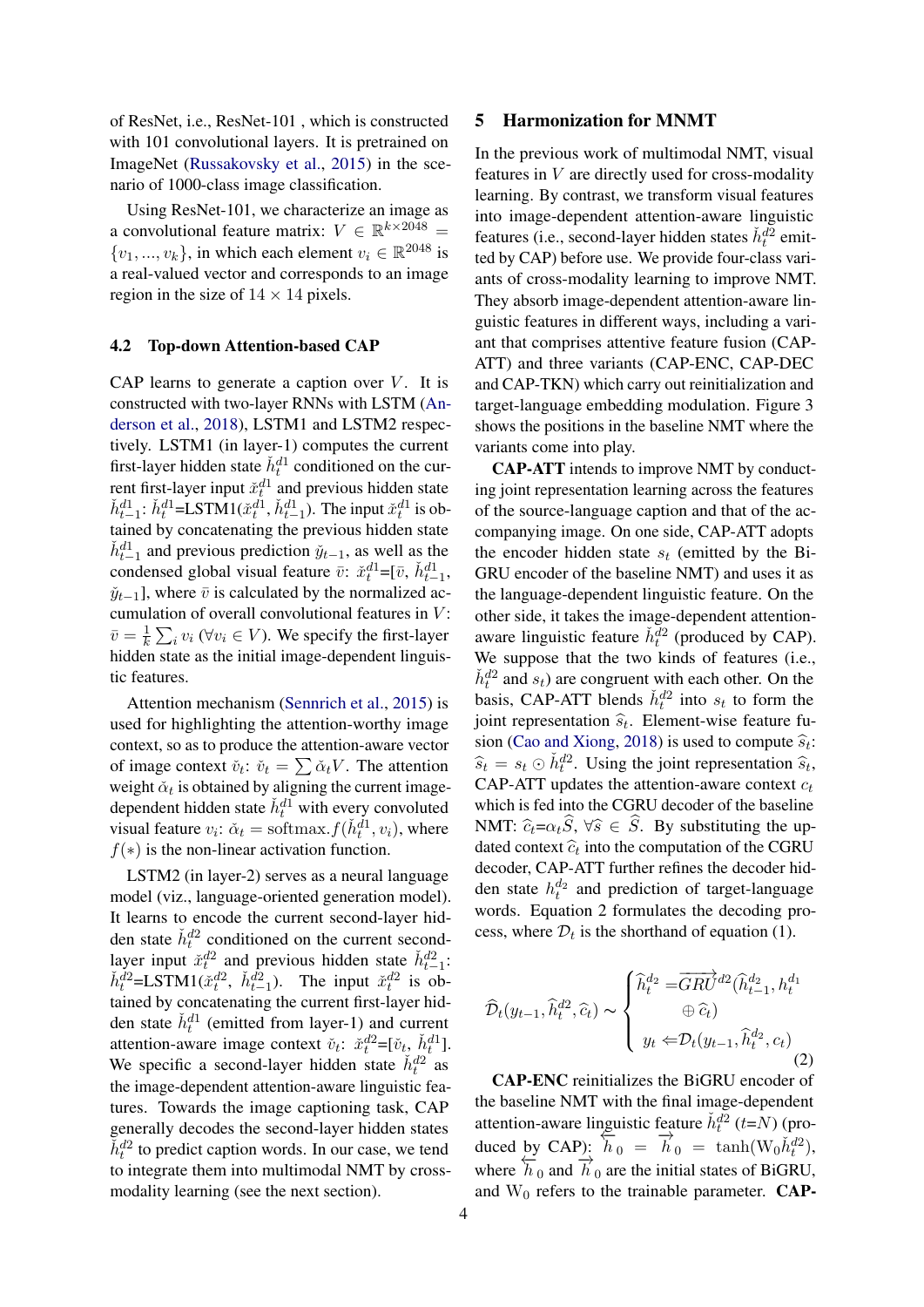**DEC** uses  $\check{h}_t^{d2}$  (*t*=N) to reinitialize the CGRU decoder of the baseline NMT:  $h_0^{d1} = h_0^{d2} =$  $\tanh(W_0'h_t^{d_2})$ , where  $h_0^{d_1}$  and  $h_0^{d_2}$  are the initial decoder hidden states of CGRU. Using  $\check{h}_t^{d2}$  $(t=N)$ , CAP-TKN modulates the predicted targetlanguage word embedding  $y_t$  at each decoding step:  $y_t = y_t \text{O} \tanh(\text{W}_{tkn} \check{h}_t^{d2})$ , where  $\text{W}_{tkn}$  is the trainable parameter. CAP-ALL equips a MNMT system with all the variants.

### 6 Experimentation

### 6.1 Resource and Experimental Datasets

We perform experiments on Multi30k-16 and Multi30k-17<sup>[2](#page-0-0)</sup>, which are provided by WMT for the shared tasks of multilingual captioning and multimodal MT [\(Elliott et al.,](#page-8-15) [2016\)](#page-8-15). The corpora are used as the extended versions of Flichr30k [\(Young](#page-9-7) [et al.,](#page-9-7) [2014\)](#page-9-7), since they contain not only English (En) image captions but their translations in German (De), French (Fr) and Czech (Cz). Hereinafter, we specify an example in Multi30k as an image which is accompanied by three  $En \rightarrow De$ ,  $En \rightarrow Fr$ and En→Cz caption-translation pairs. Each of Multi30k-*16* and Multi30k-*17* contains about 31K examples. We experiment on the corpora separately, and as usual divide each of them into training, validation and test sets, at the scale of 29K, 1,014 and 1K examples, respectively.

In addition, we carry out a complementary experiment on the ambiguous COCO which contains 461 examples [\(Elliott et al.,](#page-8-16) [2017\)](#page-8-16). Due to the inclusion of ambiguous verbs, the examples in ambiguous COCO can be used for the evaluation of visual sense disambiguation in a MNMT scenario.

## 6.2 Training and Hyperparameter Settings

For preprocessing, we apply Byte-Pair Encoding (BPE) [\(Sennrich et al.,](#page-9-6) [2015\)](#page-9-6) for tokenizing all the captions and translations in Multi30k and COCO, and use the open-source toolkit<sup>[3](#page-0-0)</sup> of Moses [\(Koehn](#page-9-8) [et al.,](#page-9-8) [2007\)](#page-9-8) for lowercasing and punctuation normalization. It reproduces the neural network architecture of Anderson et al [\(Anderson et al.,](#page-8-7) [2018\)](#page-8-7)'s top-down attentive CAP. The only difference is that it merely utilizes ResNet-101 in generating the input set of visual features  $V$ , without the use of Faster R-CNN [\(Ren et al.,](#page-9-9) [2015\)](#page-9-9). This CAP has

been trained on MSCOCO captions dataset [\(Lin](#page-9-10) [et al.,](#page-9-10) [2014\)](#page-9-10) using the same hyperparameter settings as that in [Anderson et al.](#page-8-7) [\(2018\)](#page-8-7)'s work.

Besides of the baseline NMT [\(Bahdanau et al.,](#page-8-2) [2014\)](#page-8-2) mentioned in section 2, we compare our model with Caglayan et al [\(Caglayan et al.,](#page-8-3) [2017a\)](#page-8-3)'s convolutional visualfeature based MNMT. In this paper, we follow Caglayan et al [\(Caglayan](#page-8-3) [et al.,](#page-8-3) [2017a\)](#page-8-3)'s practice to implement and train our model. First of all, we implement our model with the nmtpy framework [\(Caglayan et al.,](#page-8-17) [2017b\)](#page-8-17) using Theano v0.9. During training, ADAM with a learning rate of 4e-4 is used and the batch size is set as 32. We initialize all the parameters (i.e., transformation matrices and biases) using Xavier and clip the total gradient norm to 5. We drop out the input embeddings, hidden states and output states with the probabilities of (0.3, 0.5, 0.5) for En $\rightarrow$ De MT, (0.2, 0.4, 0.4) for En $\rightarrow$ Fr and (0.1, 0.3, 0.3) for  $En \rightarrow Cz$ . In order to avoid overfitting, we apply a  $L_2$  regularization term with a factor of 1e-5. We specify the dimension as 128 for all token embeddings ( $k = 128$ ) and 256 for hidden states.

### 6.3 Comparison to the Baseline

We carry out 5 independent experiments  $(5 \text{ runs})$ for each of the proposed MNMT variants. In each run, any of the variants is retrained and redeveloped under cold-start conditions using a set of randomly-selected seeds by MultEval<sup>[4](#page-0-0)</sup>. Eventually, the resultant models are evaluated on the test set with BLEU [\(Papineni et al.,](#page-9-11) [2002\)](#page-9-11), METEOR [\(Denkowski and](#page-8-18) [Lavie,](#page-8-18) [2014\)](#page-8-18) and TER [\(Snover et al.,](#page-9-12) [2006\)](#page-9-12).

For each variant, we report not only the comprehensive performance (denoted as ensemble) which is obtained using ensemble learning [\(Garmash and](#page-8-19) [Monz,](#page-8-19) [2016\)](#page-8-19) but that without ensemble learning. In the latter case, the average performance  $(\mu)$  and deviations  $(\sigma)$  in the 5 runs are reported.

### 6.3.1 Performance on Multi30k

Tables 1 and 2 respectively show the performance of our models on Multi30k-16 and Multi30k-17 for the translation scenarios of En→De, En→Fr and En→Cz. Each of our MNMT models in the tables is denoted with a symbol "+", which indicates that a MNMT model is constructed with the baseline and one of our cross-modality learning models. The baseline is specified as the monomodal NMT model which is developed by [Bahdanau et al.](#page-8-2) [\(2014\)](#page-8-2) (as

<sup>2</sup> https://github.com/multi30k/dataset/tree/master/data- /task1/raw

<sup>3</sup> https://github.com/moses-smt/mosesdecoder/tree/ master/scripts/tokenizer

<sup>4</sup> https://github.com/jhclark/multeval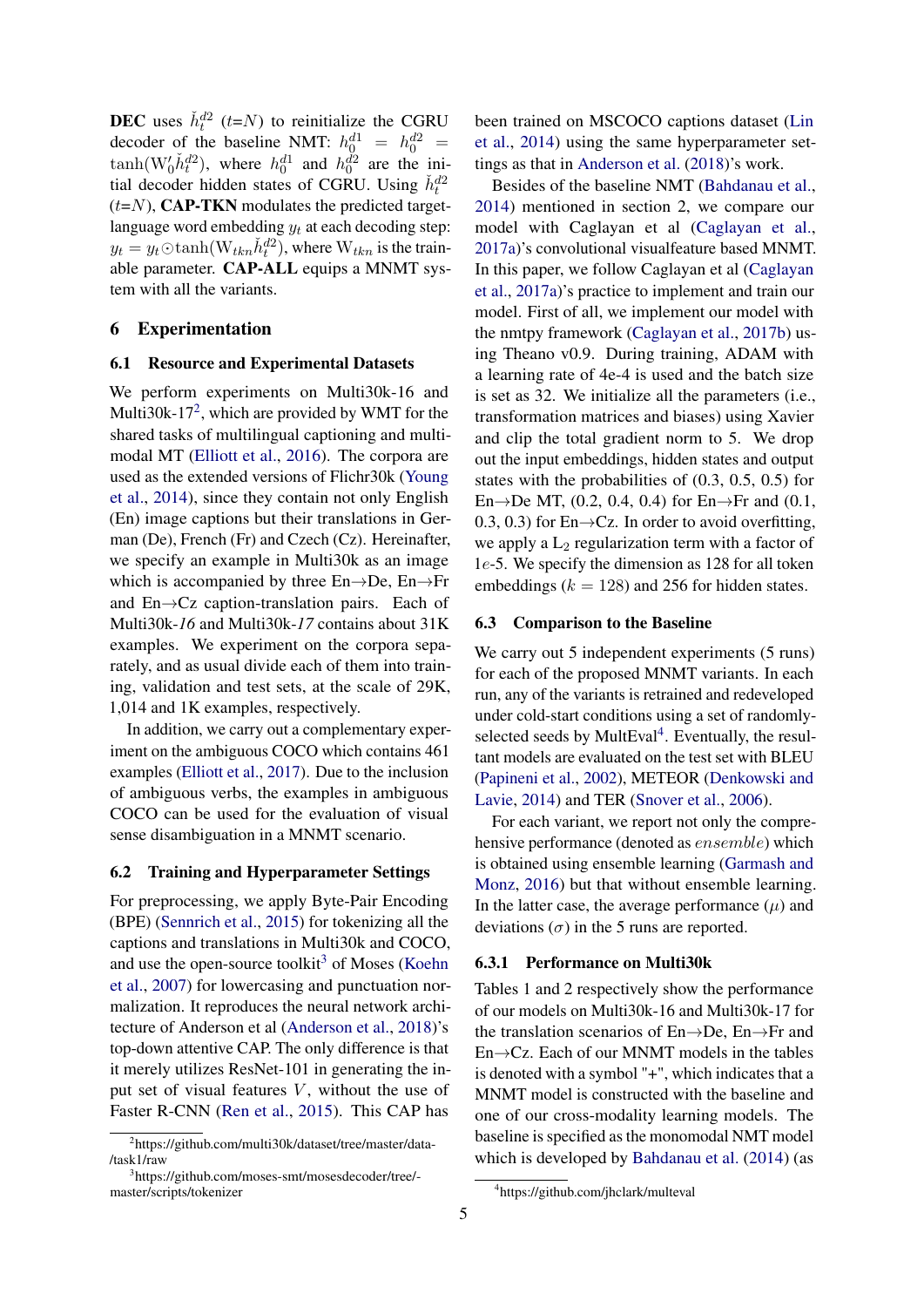|                     | Multi30k-16 ( $\mu \pm \sigma$ /ensemble) |                   |                   | Multi30k-17 ( $\mu \pm \sigma$ /ensemble) |                     |                   |
|---------------------|-------------------------------------------|-------------------|-------------------|-------------------------------------------|---------------------|-------------------|
| $En \rightarrow De$ | <b>BLEU</b>                               | <b>METEOR</b>     | <b>TER</b>        | <b>BLEU</b>                               | <b>METEOR</b>       | <b>TER</b>        |
| <b>Baseline</b>     | $38.1 + 0.8/40.7$                         | 57.3+0.5/59.2     | N/A               | $30.8 \pm 1.0/33.7$                       | $51.6 \pm 0.5/53.8$ | N/A               |
| $+CAP-ATT$          | $39.2 + 0.8/41.3$                         | $57.5 + 0.6/59.4$ | $40.9 + 0.8/39.5$ | $32.1 + 0.9/33.6$                         | $51.0 + 0.7/52.9$   | $48.7 + 0.8/47.3$ |
| $+CAP-ENC$          | $39.1 + 0.8/41.2$                         | $57.6 + 0.7/59.2$ | $40.9 + 0.8/39.3$ | $32.5 \pm 0.8/33.8$                       | $52.2 + 0.7/54.5$   | $48.5 + 0.8/46.3$ |
| $+CAP-DEC$          | $38.9 + 0.8/41.0$                         | $57.4 + 0.7/59.3$ | $41.3 + 0.8/39.1$ | $33.0 + 0.8/34.3$                         | $51.6 + 0.7/53.2$   | $48.6 + 0.8/47.1$ |
| $+CAP-TKN$          | $39.1 + 0.8/40.9$                         | $57.3 + 0.6/58.6$ | $41.3 + 0.8/39.1$ | $32.2 + 0.8/33.9$                         | $51.3 + 0.7/53.5$   | $48.5 + 0.8/47.0$ |
| $+CAP-AIL$          | $39.6 + 0.9/42.1$                         | $57.5 + 0.7/59.9$ | $41.1 + 0.8/39.4$ | $31.6 + 0.8/33.9$                         | $51.6 + 0.7/53.7$   | $49.7 + 0.7/47.1$ |
| $En \rightarrow Fr$ | Multi30k-16 ( $\mu \pm \sigma$ /ensemble) |                   |                   | Multi30k-17 ( $\mu \pm \sigma$ /ensemble) |                     |                   |
|                     | <b>BLEU</b>                               | <b>METEOR</b>     | <b>TER</b>        | <b>BLEU</b>                               | <b>METEOR</b>       | <b>TER</b>        |
| <b>Baseline</b>     | $52.5 + 0.3/54.3$                         | $69.6 + 0.1/71.3$ | N/A               | $50.4 + 0.9/53.0$                         | $67.5 + 0.7/69.8$   | N/A               |
| $+$ CAP $-$ ATT     | $60.1 + 0.8/63.3$                         | 74.3+0.6/77.1     | $25.1 + 0.7/22.7$ | 52.5+0.9/56.1                             | 68.2+0.7/71.2       | $31.5 + 0.7/28.4$ |
| $+CAP-ENC$          | $59.3 + 0.9/62.8$                         | $73.5 + 0.6/76.4$ | $26.2 + 0.7/23.3$ | $52.2 + 0.8/55.8$                         | $68.1 + 0.7/71.1$   | $31.5 + 0.7/28.5$ |
| $+$ CAP $-$ DEC     | $60.1 + 0.9/62.6$                         | $74.2 + 0.7/76.3$ | $25.6 + 0.6/23.0$ | $51.9 + 0.9/55.7$                         | $67.6 + 0.7/71.3$   | $31.6 + 0.7/28.1$ |
| $+CAP-TKN$          | $60.3 + 0.8/63.0$                         | $74.5 + 0.6/76.6$ | $25.2 + 0.6/23.0$ | $52.7 + 0.9/56.0$                         | $68.3 + 0.6/71.3$   | $31.5 + 0.7/28.6$ |
| $+CAP-AIL$          | $60.1 + 0.8/62.7$                         | $74.3 + 0.6/76.4$ | $25.0 + 0.4/23.1$ | $52.8 + 0.9/56.1$                         | $68.6 + 0.671.1$    | $31.2 + 0.7/28.9$ |

Table 1: Performance for both En→De and En→Fr on Multi30k-16 and Multi30k-17.

| Multi30k(2016) ( $\mu \pm \sigma$ /ensemble) |  |                                                                                                                                                                                                                                                                                                                                                                         |  |  |
|----------------------------------------------|--|-------------------------------------------------------------------------------------------------------------------------------------------------------------------------------------------------------------------------------------------------------------------------------------------------------------------------------------------------------------------------|--|--|
| <b>BLEU</b>                                  |  |                                                                                                                                                                                                                                                                                                                                                                         |  |  |
|                                              |  |                                                                                                                                                                                                                                                                                                                                                                         |  |  |
|                                              |  |                                                                                                                                                                                                                                                                                                                                                                         |  |  |
|                                              |  |                                                                                                                                                                                                                                                                                                                                                                         |  |  |
|                                              |  |                                                                                                                                                                                                                                                                                                                                                                         |  |  |
|                                              |  |                                                                                                                                                                                                                                                                                                                                                                         |  |  |
|                                              |  |                                                                                                                                                                                                                                                                                                                                                                         |  |  |
|                                              |  | METEOR TER<br>$30.5 \pm 0.8$ /32.6 29.3 $\pm 0.4$ /31.4 N/A<br>+CAP-ATT 31.8±0.9/33.4 30.2±0.4/32.6 46.1±0.8/43.6<br>+CAP-ENC 31.7 $\pm$ 0.8/33.3 29.9 $\pm$ 0.4/32.1 46.3 $\pm$ 0.8/43.5<br>+CAP-DEC 31.6±0.9/33.3 30.0±0.4/32.3 45.6±0.8/43.6<br>+CAP-TKN 32.0±0.9/33.9 30.1±0.4/32.3 45.7±0.8/43.3<br>+CAP-ALL $31.8\pm0.9/33.6$ $29.9\pm0.4/31.5$ $45.3\pm0.8/43.3$ |  |  |

Table 2: Performance for En→Cz on Multi30k-16

mentioned in section 2) and redeveloped as the baselines in a variety of research studies on multimodal NMT [\(Calixto et al.,](#page-8-5) [2017a](#page-8-5)[,b;](#page-8-4) [Caglayan](#page-8-3) [et al.,](#page-8-3) [2017a\)](#page-8-3). We quote the results reported in [Caglayan et al.](#page-8-3) [\(2017a\)](#page-8-3)'s work as they were better.

It can be observed that our MNMT models outperform the baseline. They benefits from the performance gains yielded by the variants of CAP based cross-modality learning, which are no less than 1.5% BLEU when ensemble learning is used, and 0.6% when not to use it. In particular, +CAP-ATT obtains a performance increase of up to 7.6% BLEU  $(\mu)$  in the scenario of En→Fr MT. The gains in METEOR score we obtain are less obvious than that in BLEU, which is about 5.3%  $(\mu)$  at best.

We follow [Clark et al.](#page-8-20) [\(2011\)](#page-8-20) to perform significance test. The test results show that +CAP-ATT, +CAP-DEC and +CAP-TKN achieve a pvalue of 0.02, 0.01 and 0.007, respectively. [Clark](#page-8-20) [et al.](#page-8-20) [\(2011\)](#page-8-20) have proven that the performance improvements are significant only if the p-value is less than 0.05. Therefore, the proposed method yields statistically significant performance gains.

### 6.3.2 Performance on Ambiguous COCO

Table 3 shows the translation performance. It can be found that our models yield a certain amount of gains (in BLEU scores) for En→De translation, and raise both BLEU and METEOR scores for  $En \rightarrow Fr$ . The METER scores for En→De are comparable to that the baseline achieved. However, the improvement is less significant compared to that obtained on Multi30k-16&17 (see Table 1). Considering that the ambiguous COCO contains a larger number of ambiguous words than Multi30k-16&17, we suggest that our method fails to largely shield the baseline from the misleading of ambiguous words.

Nevertheless, our method doesn't result in a twofold error propagation, but on the contrary it alleviates the negative influences of the errors because:

- Error propagation, in general, is inevitable when a GRU or LSTM unit is used. Both are trained to predict a sequence of words one by one. Appropriate prediction of previous words is crucial for ensuring the correctness of subsequent words. Thus, once a mistake is made at a certain decoding step, the error will be propagated forward, and mislead the prediction of subsequent words.
- The baseline is equipped with a GRU decoder and therefore suffers from error propagation. More seriously, ambiguous words increase the risk of error propagation. This causes a significant performance reduction on Ambiguous COCO. For example, the BLEU score for En $\rightarrow$ De is 28.7% at best. It is far below that (40.7%) obtained on Multi30k-16&17.
- Two-fold error propagation is suspected to occur when LSTM-based CAP is integrated with the baseline. Though the opposite is actually true. After CAP is used, the translation performance is improved instead of falling down.

### 6.4 Comparison to the state of the art

We survey the state-of-the-art research activities in the field of MNMT, and compare them with ours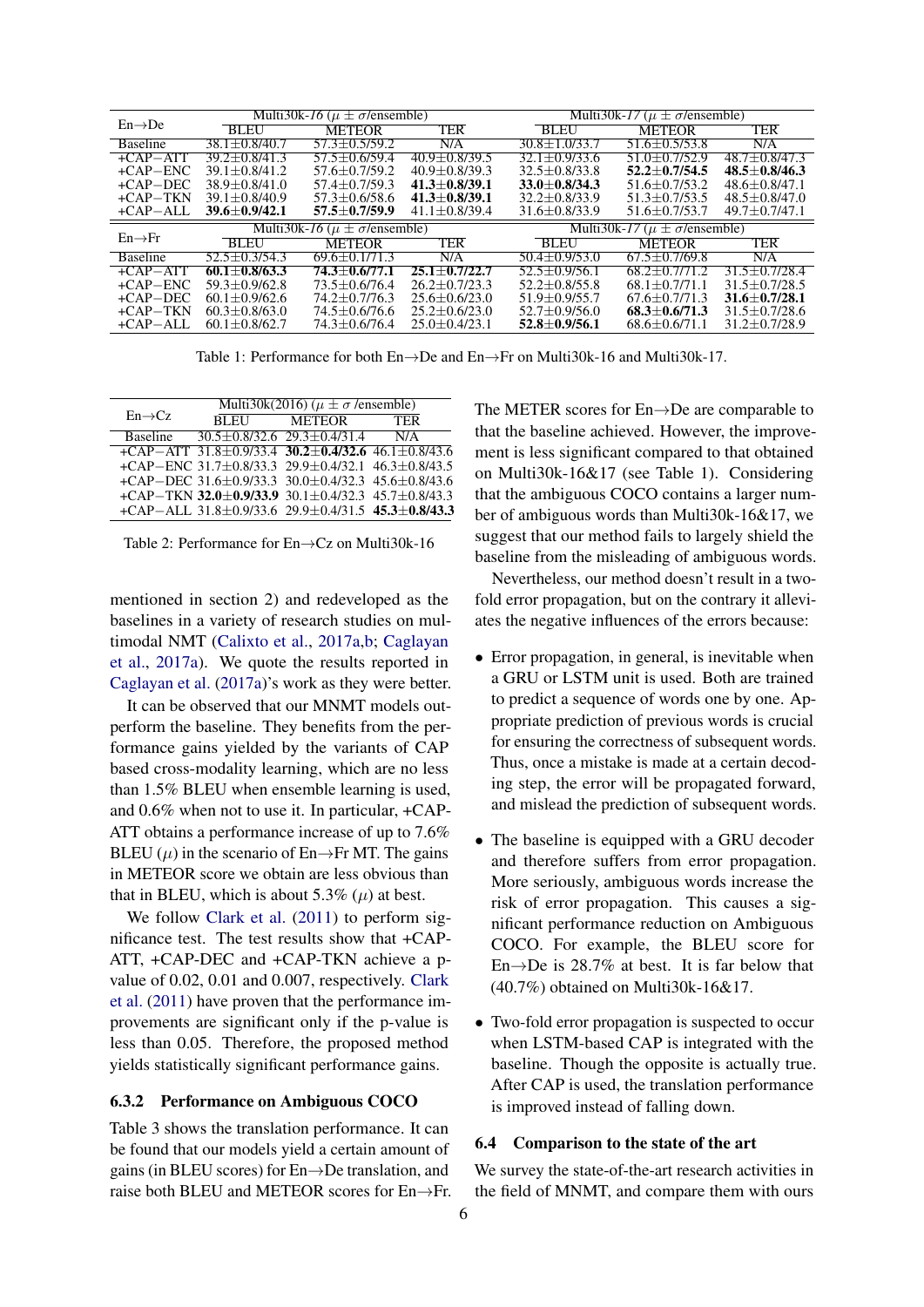| Ambiguous             |                   | $En \rightarrow De$ ( $\mu \pm \sigma$ /ensemble) |                   | $En \rightarrow Fr$ ( $\mu \pm \sigma$ /ensemble) |                   |                                   |  |
|-----------------------|-------------------|---------------------------------------------------|-------------------|---------------------------------------------------|-------------------|-----------------------------------|--|
| coco(2017)            | <b>BLEU</b>       | <b>METEOR</b>                                     | TER               | <b>BLEU</b>                                       | <b>METEOR</b>     | <b>TER</b>                        |  |
| Helcl et al (2017)    | 25.7              | 45.6                                              | N/A               | 43.0                                              | 62.5              | N/A                               |  |
| Caglayan et al (2017) | $29.4^{\circ}$    | $49.2^\circ$                                      | N/A               | $46.2^\circ$                                      | $66.0^\circ$      | N/A                               |  |
| Zhou et al $(2018)$   | 28.3              | 48.0                                              | N/A               | 45.0                                              | 64.7              | N/A                               |  |
| <b>Baseline</b>       | $26.4 + 0.2$      | $46.8 + 0.7/48.9$                                 | N/A               | -2743-3<br>$2+$                                   | $61.3 + 0.9/63.3$ | N/A                               |  |
| $+$ CAP-ATT           |                   | $477 + 09/488$                                    | $53.0 + 1.1/50.7$ | $43.8 + 1.2/46.8$                                 | $62.2 + 0.9/65.0$ | $36.5 + 1.0/34.5$                 |  |
| $+CAP-ENC$            | $27.1 + 1.1/29.4$ | $47.5 + 0.9/48.7$                                 | $54.1 + 1.1/51.2$ | $42.8 + 1.2/46.3$                                 | $60.8 + 0.9/65.3$ | $38.1 + 1.0/33.4$                 |  |
| $+$ CAP-DEC           | $27.8 + 1.1/29.9$ | $47.8 + 1.0/49.3$                                 | $53.8 + 1.1/50.8$ | $43.2 + 1.2/46.1$                                 | $61.5 + 0.9/65.3$ | $37.3 + 1.0/34.3$                 |  |
| $+CAP-TKN$            | $27.3 + 1.2/29.6$ | $46.4 + 0.9/48.9$                                 | $542+12/511$      | $44.5 + 1.2/46.8$                                 | $62.4 + 0.9/65.3$ | $37.8 + 1.0/34.0$                 |  |
| +CAP-ALL              | $27.6 + 1.1/29.8$ | $46.4 + 0.9/48.9$                                 | $54.4 + 1.2/50.8$ | $44.3 + 1.2/47.1$                                 |                   | $62.6 + 0.9/65.4$ 36.4 + 1.0/33.5 |  |

Table 3: Performance on Amb-COCO (Note: " $\circ$ " is the sign of the performance when ensemble learning is used.)

|                        | Multi30k- <i>16</i> |                    | Multi30k-17    |                    |
|------------------------|---------------------|--------------------|----------------|--------------------|
| $En \rightarrow De$    |                     | <b>BLEU METEOR</b> |                | <b>BLEU METEOR</b> |
| Huang et al $(2016)$   | 36.5                | 54.1               |                |                    |
| Calixto et al (2017a)  | 36.5                | 55.0               |                |                    |
| Calixto et al (2017b)  | $41.3^{\circ}$      | $59.2^\circ$       |                |                    |
| Elliott et al (2017)   | $40.2^\circ$        | $59.3^\circ$       |                |                    |
| Helcl et al $(2017)$   | 34.6                | 51.7               | 28.5           | 49.2               |
| Caglayan et al (2017a) | 41.2 $^{\circ}$     | $59.4^\circ$       | $33.5^{\circ}$ | $53.8^\circ$       |
| Helcl et al $(2018)$   | 38.7                | 57.2               |                |                    |
| Zhou et al $(2018)$    |                     |                    | 31.6           | 52.2               |
| Ours $(\mu)$           | 39.6                | 57.5               | 33.0           | 52.2               |
| Ours (ensemble)        | 42.1                | 59.9               | 34.3           | 54.5               |
|                        | Multi30k-16         |                    | Multi30k-17    |                    |
| $En \rightarrow Fr$    |                     | <b>BLEU METEOR</b> |                | <b>BLEU METEOR</b> |
| Helcl et al $(2017)$   |                     |                    | 50.3           | 67.0               |
| Caglayan et al (2017a) | $56.7^\circ$        | $73.0^\circ$       | $55.7^\circ$   | $71.9^\circ$       |
| Helcl et al $(2018)$   | 60.8                | 75.1               |                |                    |
| Zhou et al $(2018)$    |                     |                    | 53.8           | 70.3               |
| Ours $(\mu)$           | 60.1                | 74.3               | 52.8           | 68.6               |
| Ours (ensemble)        | 63.3                | 77.1               | 56.1           | 71.1               |
|                        | Multi30k- <i>16</i> |                    | Multi30k-17    |                    |
| $En \rightarrow Cz$    | BLEU METEOR         |                    |                | <b>BLEU METEOR</b> |
| Helcl et al (2018)     | 31.0                | 29.9               |                |                    |
| Ours $(\mu)$           | 32.0                | 30.2               |                |                    |
| Ours (ensemble)        | 33.9                | 32.6               |                |                    |

Table 4: Comparison results on Multi30k (Note: " $\diamond$ " is the sign indicating the use of ensemble learning).

(as shown in Table 4). Comparison are made for all the WMT translation scenarios (En→De, Fr and Cz) on Multi30k-16&17 but merely for  $En \rightarrow De$ and En→Fr on ambiguous COCO (as shown in Table 3). To our best knowledge, there is no previous attempt to evaluate the performance of an En→Cz translation model on ambiguous COCO, and thus a precise comparison for that is not available. It is noteworthy that some of the cited work reports the ensemble learning results for MNMT, others make no mention of it. We label the former with a symbol of " $\circ$ " in Tables 3 and 4 to ease the comparison.

It can be observed that our best model outperforms the state of the art for most scenarios over different corpora except the En→Fr case on Multi30k-17. The performance increases are most apparent in the case of En→Fr on Multi30k-16 when ensemble learning is used, where the BLEU and METEOR scores reach the levels of more than 63% and 77%, with the improvements of 6.6% and 4.1%.

We regard the work of [Caglayan et al.](#page-8-3) [\(2017a\)](#page-8-3)

and [Calixto et al.](#page-8-5) [\(2017a\)](#page-8-5) as the representatives in our systematic analysis. [Caglayan et al.](#page-8-3) [\(2017a\)](#page-8-3) directly use raw visual features (i.e., V mentioned in section 3.1) to enhance NMT at different stages, including that of initialization, encoding and decoding. [Calixto et al.](#page-8-5) [\(2017a\)](#page-8-5) develop a doublyattentive decoder, where both visual features of images and linguistic features of captions are used for computing the attention scores during decoding.

- [Caglayan et al.](#page-8-3) [\(2017a\)](#page-8-3)'s model: [Caglayan](#page-8-3) [et al.](#page-8-3) [\(2017a\)](#page-8-3)'s model integrates visual features V into the decoding process. By contrast, we conduct the integration using linguistic features which are transformed from visual features. It is proven that our integration approach leads to considerable performance increases. Accordingly, we suppose that reducing incongruence between visual and linguistic features contributes to crossmodality learning in MNMT.
- [Calixto et al.](#page-8-5) [\(2017a\)](#page-8-5)'s model: Our CAP-ATT is similar to [Calixto et al.](#page-8-5) [\(2017a\)](#page-8-5)'s model due to the use of attention mechanisms during decoding. The difference is that CAP-ATT transforms visual features into linguistic features before attention computation. This operation leads to the increases of both BLEU (2.7%) and METEOR (2%) on Multi30k-16. The results demonstrate that attention scores can be computed more effectively between features of the same type.

### 6.5 Performance in Adversarial Evaluation

We examine the use efficiency of images for MNMT using Elliott's adversarial evaluation [\(El](#page-8-21)[liott,](#page-8-21) [2018\)](#page-8-21). Elliott suppose that if a model efficiently uses images during MNMT, its performance would degrade when it is cheated by some incongruent images. Table 5 shows the test results, where "C" is specified as a METEOR score which is evaluated when there is not any incongruent image in the test set, while "I" is that when some incogruent images are used to replace the original images.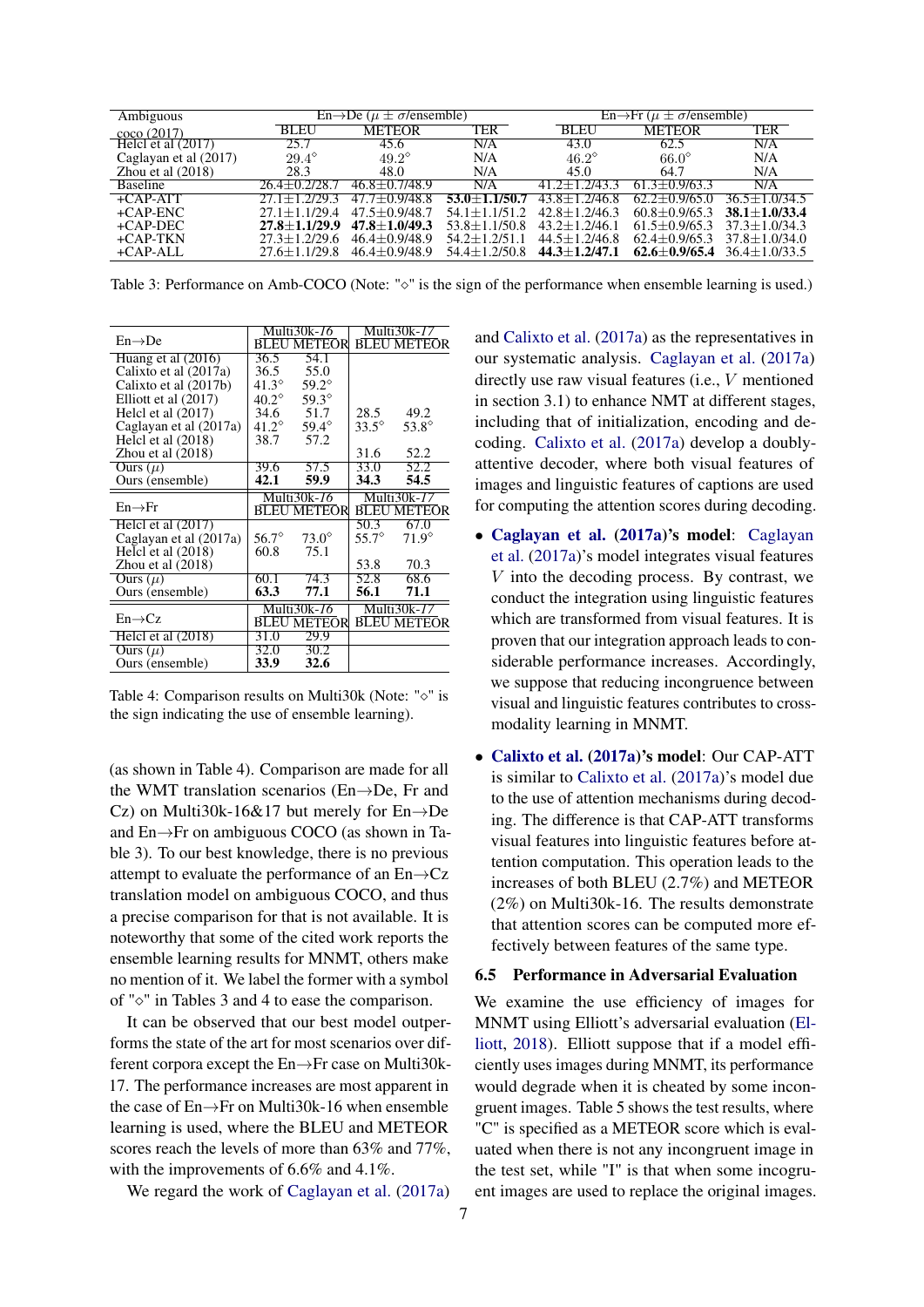If the value of "C" is larger than "I", a positive  $\triangle_E$ -Awareness can be obtained. It illustrates an acceptable use efficiency. On the contrary, a negative  $\triangle_E$ -Awareness is a warning of low efficiency.

Table 5 shows the test results. It can be observed that our +CAP-ATT and +CAP-ALL models achieve positive  $\triangle_E$ -Awareness for all the translation scenarios on Multi30k-16. In addition, the models obtain higher values of  $\triangle_E$ -Awareness than [Caglayan et al.](#page-8-3) [\(2017a\)](#page-8-3)'s models of decinit and hierattn. As mentioned above, Caglayan et al directly use visual features to enhance the MNMT, while we use the image-dependent linguistic features that are transformed from visual features. Therefore, we suppose that modality transformation leads to a higher use efficiency of images.

# 7 RELATED WORK

We have mentioned the previous work of MNMT in section 1, where the research interest has been classified into image encoding, encoder-decoder NMT construction and cross-modality learning. Besides, we present the methods of [Caglayan et al.](#page-8-3) [\(2017a\)](#page-8-3) and [Calixto et al.](#page-8-5) [\(2017a\)](#page-8-5) in the section 4.4.2, along with the systematic analysis. Besides, many scholars within the research community have made great efforts upon the development of sophisticated NMT architectures, including multi-source [\(Zoph and Knight,](#page-9-13) [2016\)](#page-9-13), multi-task [\(Dong et al.,](#page-8-22) [2015\)](#page-8-22) and multi-way [\(Firat et al.,](#page-8-23) [2016\)](#page-8-23) NMT, as well as those equipped with attention mechanisms [\(Sennrich et al.,](#page-9-6) [2015\)](#page-9-6). The research activities are particularly crucial since they broaden the range of cross-modality learning strategies.

Current research interest has concentrated on the incorporation of visual features into NMT [\(Lala](#page-9-14) [et al.,](#page-9-14) [2018\)](#page-9-14), by means of visual-linguistic con-text vector concatenation (Libovickỳ et al., [2016\)](#page-9-15), doubly-attentive decoding [\(Calixto et al.,](#page-8-5) [2017a\)](#page-8-5), hierarchical attention combination [\(Libovicky and](#page-9-16) [Helcl,](#page-9-16) [2017\)](#page-9-16), cross-attention network [\(Helcl et al.,](#page-8-24) [2018\)](#page-8-24), gated attention network [\(Zhang et al.,](#page-9-17) [2019\)](#page-9-17), joint [\(Zhou et al.,](#page-9-3) [2018\)](#page-9-3) and ensemble [\(Zheng et al.,](#page-9-18) [2018\)](#page-9-18) learning . In addition, image attention optimization [\(Delbrouck and Dupont,](#page-8-25) [2017\)](#page-8-25) and monolingual data expansion [\(Hitschler et al.,](#page-8-6) [2016\)](#page-8-6) have been proven effective in this field. [Ive et al.](#page-8-26) [\(2019\)](#page-8-26) use an off-shelf object detector and an additional image dataset [\(Kuznetsova et al.,](#page-9-19) [2018\)](#page-9-19) to form a bag of category-level object embeddings. Conditioned on the embeddings, [Ive et al.](#page-8-26) [\(2019\)](#page-8-26) develop

|                          | Multi30k (2016) $(\mu \pm \sigma)$   |                    |                                     |  |
|--------------------------|--------------------------------------|--------------------|-------------------------------------|--|
| $En \rightarrow De$      | C                                    |                    | $\triangle$ $\epsilon$ -Awareness   |  |
| +CAP-ATT                 | 58.5                                 | $58.5 \pm 0.2$     | $0.001 + 0.002$                     |  |
| $+CAP-ENC$               | 57.8                                 | $58.5 + 0.1$       | $-0.007 + 0.001$                    |  |
| $+CAP-DEC$               | 58.3                                 | $58.0 \pm 0.0$     | $0.020 \pm 0.001$                   |  |
| +CAP-TKN                 | 58.7                                 | 58.6±0.1           | $0.001 \pm 0.001$                   |  |
| +CAP-ALL                 | 59.0                                 | $58.5 \!\pm\! 0.2$ | $0.005 + 0.002$                     |  |
| Caglayan et al's trgmul  | N/A                                  | N/A                | $-0.001 \pm 0.002$                  |  |
| Caglayan et al's decinit | N/A                                  | N/A                | $0.003 \pm 0.001$                   |  |
| Helcl et al's hierattn   | N/A                                  | N/A                | $0.019 \pm 0.003$                   |  |
|                          | Multi30k (2016) $(\mu \pm \sigma)$   |                    |                                     |  |
| $En \rightarrow Fr$      | C                                    |                    | $\triangle$ $\epsilon$ -Awareness   |  |
| +CAP-ATT                 | 74.8                                 | $74.2 + 0.1$       | $0.005 + 0.001$                     |  |
| $+CAP-ENC$               | 73.8                                 | $74.2 + 0.1$       | $-0.004 + 0.001$                    |  |
| $+$ CAP-DEC              | 74.3                                 | $74.3 + 0.1$       | $-0.001 + 0.001$                    |  |
| +CAP-TKN                 | 74.9                                 | 74.6±0.1           | $0.003 \pm 0.001$                   |  |
| +CAP-ALL                 | 74.8                                 | $74.5 \pm 0.1$     | $0.003 \pm 0.001$                   |  |
|                          | Multi30k (2016) ( $\mu \pm \sigma$ ) |                    |                                     |  |
| $En \rightarrow Cz$      | C                                    |                    | $\triangle$ <sub>E</sub> -Awareness |  |
| +CAP-ATT                 | 35.2                                 | $34.7 + 0.2$       | $0.005 + 0.002$                     |  |
| $+CAP-ENC$               | 34.7                                 | $34.4 + 0.1$       | $0.003 + 0.001$                     |  |
| $+$ CAP-DEC              | 34.8                                 | $34.4 + 0.1$       | $0.004 + 0.001$                     |  |
| +CAP-TKN                 | 34.9                                 | $35.1 + 0.1$       | $-0.002 + 0.001$                    |  |
| $+CAP-ALL$               | 34.6                                 | $33.8 \pm 0.1$     | $0.007 \pm 0.001$                   |  |

Table 5: Test results in Elliott's utility test.

a sophisticated MNMT model which integrates selfattention and cross-attention mechanisms into the encoder-decoder based deliberation architecture.

This paper also touches on the research area of image captioning. [Mao et al.](#page-9-20) [\(2014\)](#page-9-20) provide an interpretable image modeling method using multimodal RNN. [Vinyals et al.](#page-9-21) [\(2015\)](#page-9-21) design a caption generator (IDG) by Seq2Seq framework. Further, [Xu et al.](#page-9-22) [\(2015\)](#page-9-22) propose an attention-based IDG.

## 8 CONCLUSION

We demonstrate that the captioning based harmonization model reduces incongruence between multimodal features. This contributes to the performance improvement of MNMT. It is proven that our method increases the use efficiency of images.

The interesting phenomenon we observed in the experiments is that modality incongruence reduction is more effective in the scenario of En→Fr translation than that of  $En \rightarrow De$  and  $En \rightarrow Cz$ . This raises a problem of adaptation to languges. In the future, we will study on the distinct grammatical and syntactic principles of target languages, as well as their influences on the adaptation. For example, the syntax of French can be considered as most strict. Thus, a sequence-dependent feature vector may be more adaptive to MNMT towards French. Accordingly, we will attempt to develop a generative adversarial network based adaptation enhancement model. The goal is to refine the generated linguistic features by learning to detect and eliminate the features of less adaptability.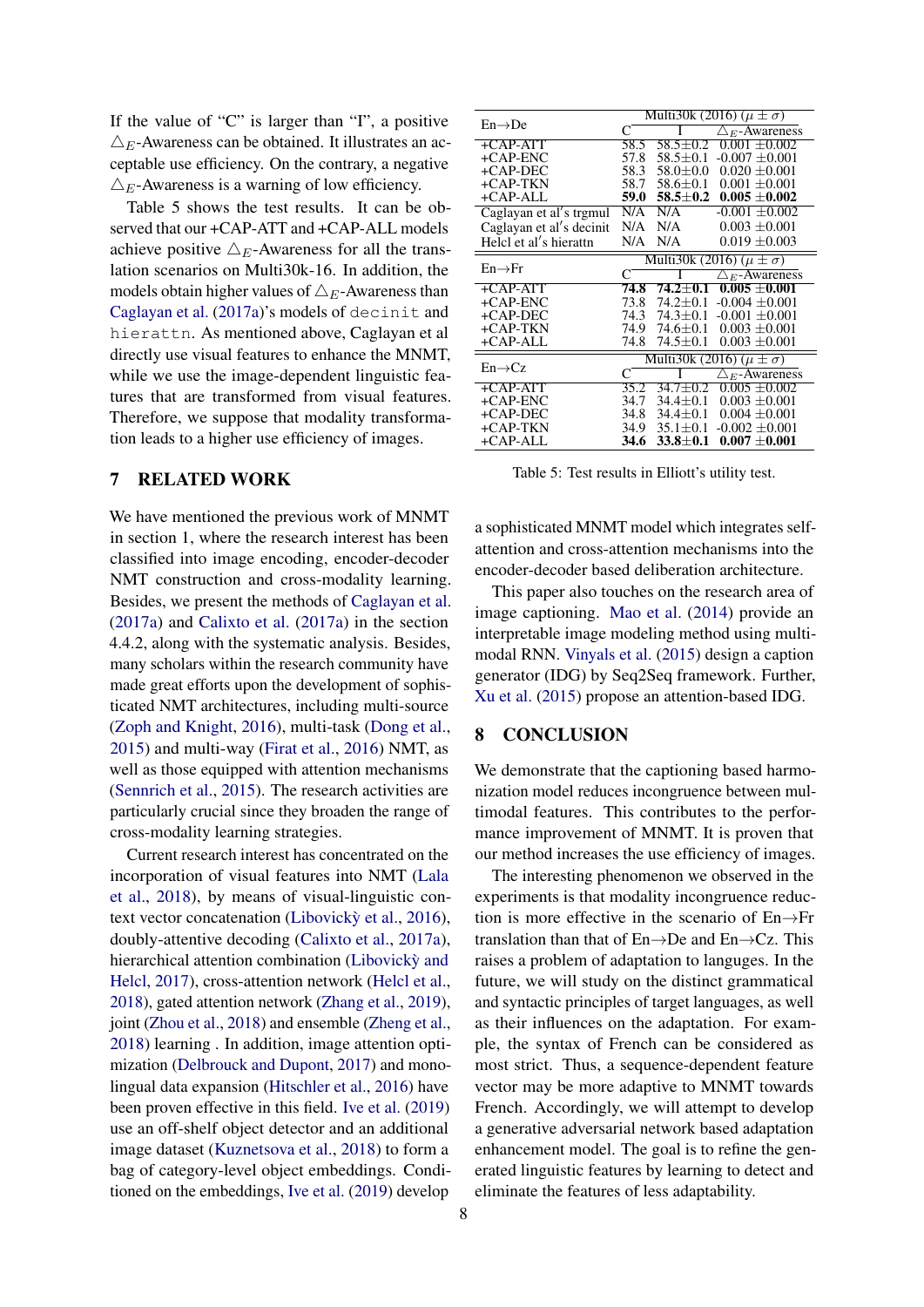## Acknowledgements

We thank the reviewers for their insightful comments. The idea is proposed by the corresponding author (Yu Hong). Jian Tang provides an effective assistance for conducting the experiments. We thank the colleagues for their help.

This work was supported by the national Natural Science Foundation of China (NSFC) via Grant Nos. 62076174, 61773276, 61836007.

### References

- <span id="page-8-7"></span>P. Anderson, X. He, C. Buehler, D. Teney, M. Johnson, S. Gould, and L. Zhang. 2018. Bottom-up and top-down attention for image captioning and visual question answering. In *CVPR*, volume 3, page 6.
- <span id="page-8-11"></span>J. L. Ba, J. R. Kiros, and G. E. Hinton. 2016. Layer normalization. *arXiv:1607.06450*.
- <span id="page-8-2"></span>D. Bahdanau, K. Cho, and Y. Bengio. 2014. Neural machine translation by jointly learning to align and translate. *arXiv:149.0473*.
- <span id="page-8-3"></span>O. Caglayan, W. Aransa, A. Bardet, M. García-Martínez, F. Bougares, L. Barrault, M. Masana, L. Herranz, and J. Van de Weijer. 2017a. Lium-cvc submissions for wmt17 multimodal translation task. pages 450–457.
- <span id="page-8-1"></span>O. Caglayan, W. Aransa, Y. Wang, M. Masana, M. García-Martínez, F. Bougares, L. Barrault, and J. Van de Weijer. 2016. Does multimodality help human and machine for translation and image captioning? *arXiv:1605.09186*.
- <span id="page-8-17"></span>O. Caglayan, M. García-Martínez, A. Bardet, W. Aransa, F. Bougares, and L. Barrault. 2017b. Nmtpy: A flexible toolkit for advanced neural machine translation systems. *The Prague Bulletin of Mathematical Linguistics*, 109(1):15–28.
- <span id="page-8-5"></span>I. Calixto, Q. Liu, and N. Campbell. 2017a. Doublyattentive decoder for multi-modal neural machine translation. *arXiv:1702.01287*.
- <span id="page-8-4"></span>I. Calixto, Q. Liu, and N. Campbell. 2017b. Incorporating global visual features into attention-based neural machine translation. *arXiv:1701.06521*.
- <span id="page-8-14"></span>Q. Cao and D. Xiong. 2018. Encoding gated translation memory into neural machine translation. In *EMNLP*, pages 3042–3047.
- <span id="page-8-10"></span>J. Chung, C. Gulcehre, K. Cho, and Y. Bengio. 2014. Empirical evaluation of gated recurrent neural networks on sequence modeling. *arXiv:1412.3555*.
- <span id="page-8-20"></span>J. H. Clark, C. Dyer, A. Lavie, Alon, and N. A. Smith. 2011. Better hypothesis testing for statistical machine translation: Controlling for optimizer instability. In *ACL*, pages 176–181. ACL.
- <span id="page-8-25"></span>J. Delbrouck and S. Dupont. 2017. An empirical study on the effectiveness of images in multimodal neural machine translation. *arXiv:1707.00995*.
- <span id="page-8-18"></span>M. Denkowski and A. Lavie. 2014. Meteor universal: Language specific translation evaluation for any target language. In *ICML*, pages 376–380.
- <span id="page-8-22"></span>D. Dong, H. Wu, W. He, D. Yu, and H. Wang. 2015. Multi-task learning for multiple language translation. In *ACL*, pages 1723–1732.
- <span id="page-8-21"></span>D. Elliott. 2018. Adversarial evaluation of multimodal machine translation. In *EMNLP*, pages 2974–2978.
- <span id="page-8-16"></span>D. Elliott, S. Frank, L. Barrault, F. Bougares, and L. Specia. 2017. Findings of the second shared task on multimodal machine translation and multilingual image description. *arXiv:1710.07177*.
- <span id="page-8-15"></span>D. Elliott, S. Frank, K. Sima'an, and L. Specia. 2016. Multi30k: Multilingual english-german image descriptions. *arXiv:1605.00459*.
- <span id="page-8-8"></span>O. Firat and K. Cho. 2016. Conditional gated recurrent unit with attention mechanism. *System BLEU baseline*, 31.
- <span id="page-8-23"></span>O. Firat, K. Cho, and Y. Bengio. 2016. Multi-way, multilingual neural machine translation with a shared attention mechanism. *arXiv:1601.01073*.
- <span id="page-8-19"></span>E. Garmash and C. Monz. 2016. Ensemble learning for multi-source neural machine translation. In *COL-ING*, pages 1409–1418.
- <span id="page-8-12"></span>K. He, X. Zhang, S. Ren, and J. Sun. 2016a. Deep residual learning for image recognition. In *CVPR*, pages 770–778.
- <span id="page-8-13"></span>K. He, X. Zhang, S. Ren, and J. Sun. 2016b. Identity mappings in deep residual networks. In *ECCV*, pages 630–645. Springer.
- <span id="page-8-24"></span>J. Helcl, J. Libovicky, and D. Varis. 2018. Cuni system ` for the wmt18 multimodal translation task. In *WMT*, pages 616–623.
- <span id="page-8-6"></span>J. Hitschler, S. Schamoni, and S. Riezler. 2016. Multimodal pivots for image caption translation. *arXiv:1601.03916*.
- <span id="page-8-0"></span>P. Huang, F. Liu, S. Shiang, J. Oh, and C. Dyer. 2016. Attention-based multimodal neural machine translation. In *WMT*, pages 639–645.
- <span id="page-8-26"></span>Julia Ive, Pranava Madhyastha, and Lucia Specia. 2019. Distilling translations with visual awareness. *arXiv preprint arXiv:1906.07701*.
- <span id="page-8-9"></span>N. Kalchbrenner and P. Blunsom. 2013. Recurrent continuous translation models. In *EMNLP*, pages 1700– 1709.